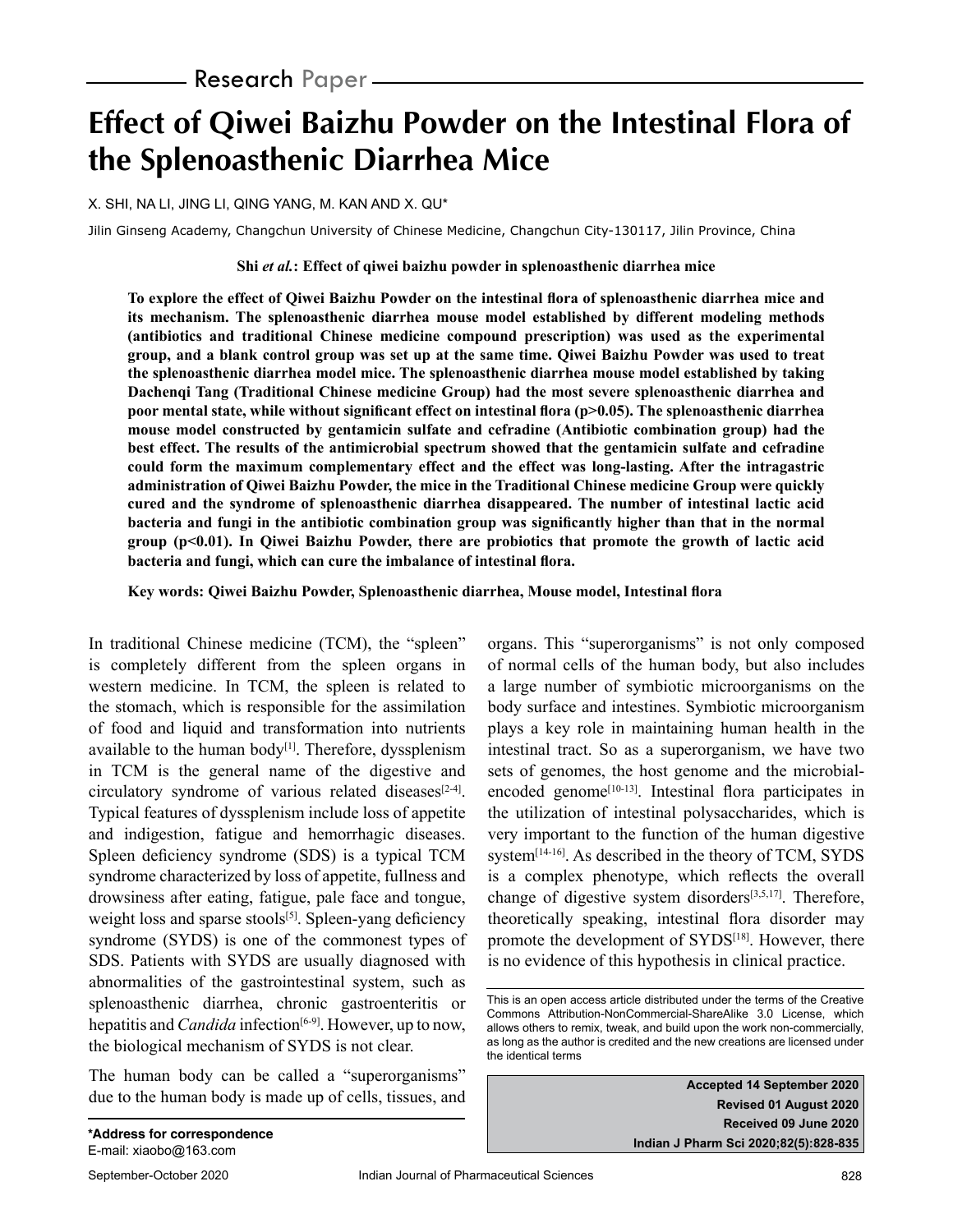In medical research, in order to clarify the pathogenesis of the disease or the efficacy of drugs, it is necessary to establish animal disease models. The establishment of splenoasthenic diarrhea model is an important means to study the pathogenesis of splenoasthenic diarrhea. Different types of splenoasthenic diarrhea need to establish the corresponding model, and the establishment of the model is the basis of medical research, the quality of the model is directly related to the success or failure of the research. Many factors can cause splenoasthenic diarrhea, the splenoasthenic diarrhea treated with TCM compound prescription has been widely recognized at home and abroad. A large number of studies have confirmed that the effect of TCM compound prescription in the treatment of splenoasthenic diarrhea is better than that of western medicine[2]. The original prescription of Qiwei Baizhu powder is contained in the second volume of XiaoEr YaoZheng ZhiJue, er qian wu fen ginseng, wu qian poria alba, wu qian baizhu (Fried), wu qian wrinkled giant hyssop, er qian radices saussureae, yi qian liquorice, wu qian the root of kudzu vine (Thirsty to yi liang). It has the function of invigorating spleen and generating body fluid, promoting qi circulation to relieve flatulence, and strengthening the body resistance to eliminate pathogenic factors. Clinical practice shows that, Qiwei Baizhu powder has a good therapeutic effect on many intestinal diseases such as antibiotic-induced splenoasthenic diarrhea, and infantile persistent splenoasthenic diarrhea. Modern pharmacological and pharmacodynamic studies have shown that, Qiwei Baizhu powder can restore the imbalance of intestinal microorganisms to normal, and make intestinal microorganisms reach a new balance $[4]$ . Therefore, in this study, different modeling methods of splenoasthenic diarrhea were studied by appearance symptoms and intestinal microbial culture, and the recovery effect of ultra-micro Qiwei Baizhu powder on splenoasthenic diarrhea model was studied in order to provide experimental basis for the establishment of mouse splenoasthenic diarrhea model.

## **MATERIALS AND METHODS**

## **Animals and feed**

Specific pathogen-free (SPF) mice were purchased from the Shanghai Lab Animal Research Center of Chinese Academy of Sciences. The feed used in this experiment was provided by the Animal Experimental Center of Jiangxi University of Traditional Chinese Medicine.

#### **Drugs and reagents**

The medicinal materials in the Dachenqi Tang compound are identified and provided by the department of TCM in our hospital (*Rheum officinale*, glauber salt, *Mangnolia officinalis*, *Fructus aurantii immaturus*, <Pharmacopoeia of People's Republic of China>, 2010 edition). Common drugs used in this experiment include gentamicin sulfate injection, cefradine capsule, lincomycin hydrochloride injection, erythromycin lactobionate, ceftriaxone sodium injection, ampicillin sodium injection and ultra-micro Qiwei Baizhu powder (ginseng, licorice, the root of kudzu vine, *Saussurea lappa*, fried baizhu, wrinkled giant hyssop, poria alba.

#### **Culture media**

The bacterial medium was Lysogeny broth (LB) medium[5], the fungal medium was martin rose bengal streptomycin agar medium[5], the *Escherichia coli*  medium was eosin methylene blue agar medium (EMB) [5], and the lactic acid bacteria medium was De Man, Rogosa and Sharpe (MRS) agar medium [6].

## **Experimental animal grouping**

A total of 60 SPF mice (30 male and 30 female, weighing  $18\pm2$  g) was randomly divided into 5 groups after 4 d of adaptive feeding, ampicillin and lincomycin hydrochloride combination group (group A), ceftriaxone and erythromycin combination group (group B), gentamicin and cefradine combination group (group C), Dachenqi Tang group (group D) and control group (group E). After the success of the model, half of the mice in each group were dissected and analyzed for intestinal microorganisms, and the other half were given intragastric administration of ultra-micro Qiwei Baizhu powder, the control group to continue intragastric administration of normal saline.

#### **Modeling method**

Group A, a combination of lincomycin hydrochloride and ampicillin<sup>[7]</sup>. According to the body weight of the tested mice, each mouse was given a dosage of 30 mg and 60 mg/d, respectively. Then, 0.3 ml of the mixed solution was given to the mice by intragastric administration twice a day, resulting in intestinal flora disorder. Group B, a combination of ceftriaxone and erythromycin<sup> $[8-9]$ </sup>. According to the body weight of the tested mice, each mouse was given 30 mg/d. Then, 0.3 ml of the mixed solution was given to the mice by intragastric administration twice a day, resulting in intestinal flora disorder. Group C, a combination of gentamicin and cefradine[7]. According to the body weight of the tested mice, the daily doses of each mouse were 40 mg and 30 mg, respectively. Then, 0.3 ml of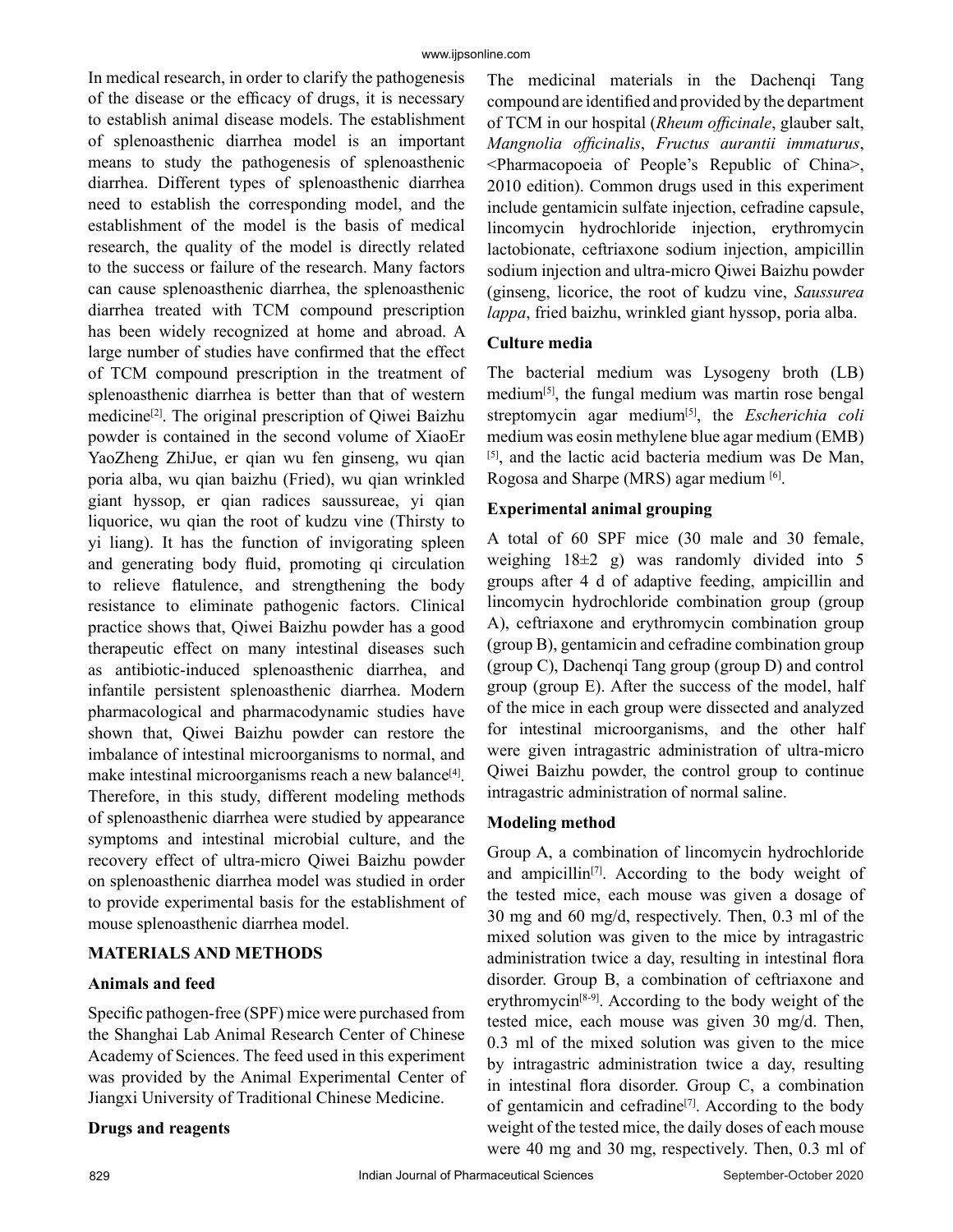the mixed solution was given to the mice by intragastric administration twice a day, resulting in intestinal flora disorder. Group D, the model was made by diarrhea of bitter and cold method, and the decoction was prepared by Dachenqi Tang compound<sup>[10]</sup>, which including 27 g *Rheum officinale*, 18 g *Mangnolia officinalis*, 18 g *Fructus aurantii immaturus*, and 27 g glauber salt. In the preparation of the decoction, magnolia officinalis and *Fructus aurantii immaturus* were decocted first, then *Rheum officinale* was added, and finally glauber salt was added. Then, 0.3 ml of the mixed solution was given to the mice by intragastric administration twice a day. The model group was treated continuously for 7 d. The control group was given 0.3 ml/mouse normal saline twice a day.

## **Ultra-micro Specifications and Method of Administration**

Traditional medicinal materials are baked at low temperature (60°), the coarse powder is prepared by the grinder, and ultra-micro powder is prepared by micronizer (0-15°). That is, Qiwei Baizhu ultra-micro powder (>200 mesh), which was identified by the Research Center of traditional Chinese Medicine, Ultramicro Engineering Technology of Hunan Academy of traditional Chinese Medicine, and it meets the specification of ultra-micro powder. Ultra-micro Qiwei Baizhu powder was prepared by adding boiling water, stirring, cooling and low-speed centrifugation to get the supernatant. The administration dose refers to the ultra-micro Qiwei Baizhu powder dose given by Deng Hongjie *et al*. [11], ultra-micro Qiwei Baizhu powder 1/2 dose per group  $[0.08 \text{ g/(kg/d)}]$ . A total of 0.3 ml of the mixed solution was given to the mice by intragastric administration twice a day for 5 d.

## **Clinical observation of the experimental animals**

The body weight, fecal color, coat color, mental status and death of mice were recorded before, after and after the treatment with ultra-micro Qiwei Baizhu powder.

## **Extraction of the intestinal contents from mice**

The executed mice were immediately placed on the super clean bench, and the intestinal contents of each group mice from jejunum to rectum were aseptically collected, and the intestinal contents of mice in the same group were collected and mixed by aseptic operation for later use.

## **Determination of the number of intestinal microbes**

A certain amount of intestinal contents from each group was placed in a triangular bottle containing glass beads and aseptic water, and shake for 30 min at 120 rpm to fully disperse the microorganisms to a single existence as much as possible. Then select the appropriate dilution and count by the mixed bacteria method. Bacteria and *Escherichia coli* were cultured at 37° for 24 h, fungi were cultured at 30° for 96 h, lactic acid bacteria were anaerobic cultured at 37° for 48 h, and each dilution was repeated 3 times. The average value was taken and the number of microorganisms per gram of intestinal content was calculated.

## **Statistical analysis**

The measurement data of each group were expressed by mean $\pm$ standard deviation (x $\pm$ s), and the data were processed by Data Processing System (DPS) v7.05 software. The mean between the two groups was compared by the t-test.  $p<0.05$  means there were significant differences.

## **RESULTS AND DISCUSSION**

The degree of thinning and wetness of mouse feces during modeling and treatment was observed, the results are shown in fig. 1. During the modeling period (7d), the water intake of the mice in the group E was normal, the action was active, the coat was smooth, and the feces of the mice were dry and dark brown. In the antibiotic combined group, compared with the normal group, the feces of mice turned yellow, moist, slightly larger, mice were active and the coat color was normal 4<sup>th</sup> d after treatment. On the  $5<sup>th</sup>$  d of treatment, the moderate splenoasthenic diarrhea appeared in the group B, which was stronger than that in group A and group C. On the last 2 d of modeling, the mice were treated with double dose of antibiotics, most of the mice in group A and C appeared moderate splenoasthenic diarrhea. In group B, compared with the  $5<sup>th</sup>$  d, there was no significant difference in the degree of splenoasthenic diarrhea after doubling dose. And a small part of mice in group C showed severe splenoasthenic diarrhea, splenoasthenic diarrhea degree as group C>group A>group B. In group D, moderate splenoasthenic diarrhea appeared on the 1<sup>st</sup> d of treatment, and the degree of splenoasthenic diarrhea was the most obvious 1 h after intragastric administration, and improved after 5 h. On the  $5<sup>th</sup>$  d of treatment, most of the mice in group D had severe splenoasthenic diarrhea, hair turning, listlessness and fear of cold, and the mice in the cage were curled up together. On the 7<sup>th</sup> d of treatment, two female mice died in group D. During the modeling period, there was no decrease in food intake in the model group compared with the control group. Dissecting the intestinal contents, the cecum volume of group A, group B, group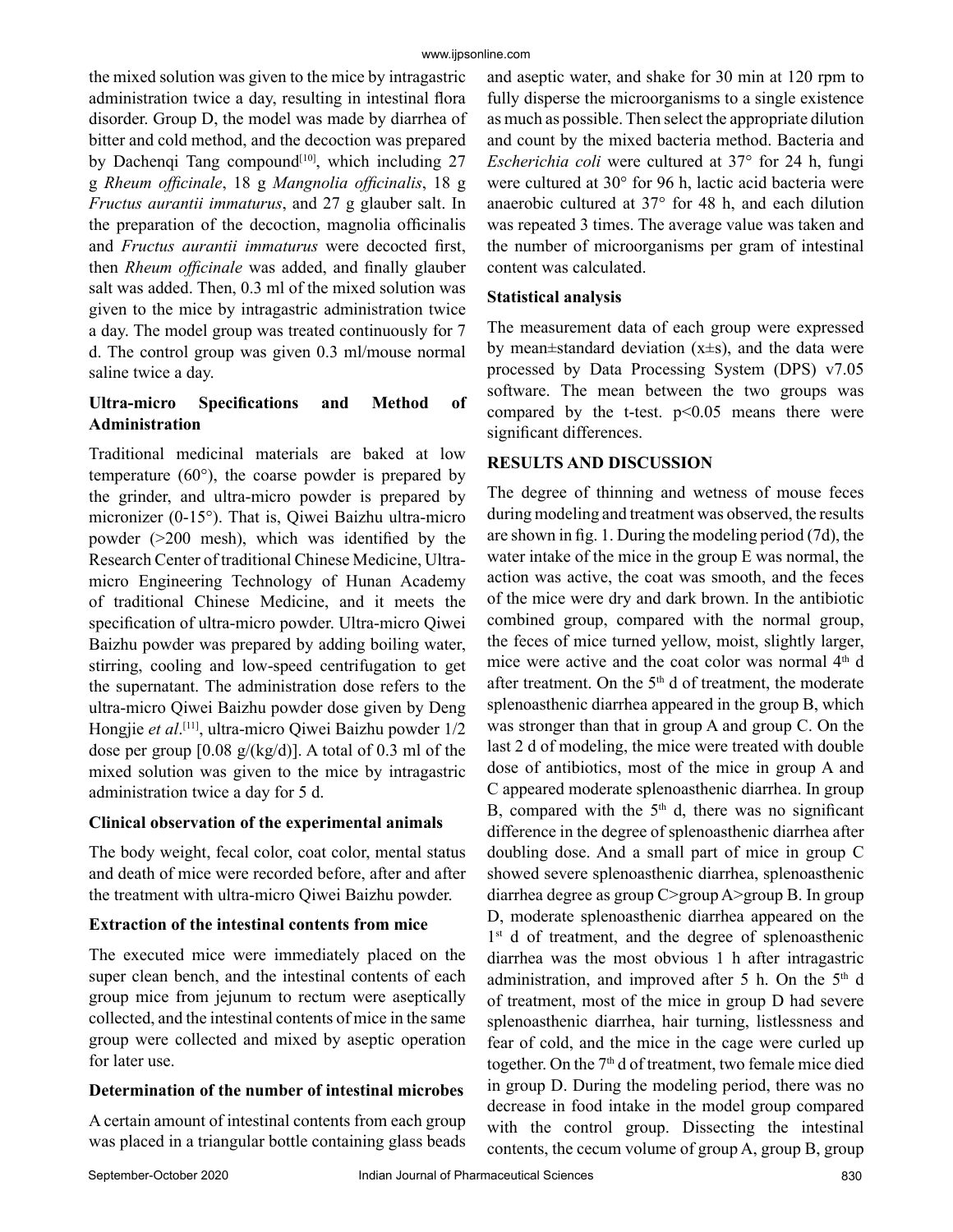C and group D was significantly larger than that of the control group, which was morbid, and the relevant pathological studies need to be further studied.

The body weight of mice is intuitive and easy to examine index, and it is closely related to many factors. The body weight of mice before treatment was analyzed, and the results were shown in fig. 2 and 3. As can be seen from fig. 2, the body weight of mice in both the model group and the control group increased significantly, and the rate of weight change was larger (fig. 3). Compared with the control group, the body weight of mice in group B ( $p<0.05$ ) and C ( $p<0.05$ ) increased obviously slowly, which indicated that the antibiotics in group B (ceftriaxone sodium, erythromycin lactose) and C (cefradine, gentamicin sulfate) could slow down the weight growth of mice (Table 1).

The traditional microbiological technique-dilution plate colony counting method was used to analyze the culturable microorganisms in the intestinal tract of mice. Table 2 shows that after the mice in the antibiotic combination group was treated with antibiotics, the modeling effect of group C was the best, and the number of bacteria, lactic acid bacteria (p<0.01) and *Escherichia coli* (p<0.05) decreased significantly. The result of the bacterial count was consistent with the observation of the apparent characteristics of mice in group C, and the degree of splenoasthenic diarrhea in group C was the most serious in the group treated with antibiotics. Gentamicin is a broad-spectrum antibiotic, which has good antibacterial activity against Enterobacteriaceae such as *Escherichia coli*, Proteus, Enterobacter. Most Enterococci were resistant to this drug, while cefradine had good antibacterial activity against Gram-positive  $\text{cocci}^{[12]}$ . The combination of gentamicin and cefradine could show a good splenoasthenic diarrhea model effect. The modeling effect of group A is inferior to that of group C and the number of bacteria  $(p<0.05)$  and lactic acid bacteria  $(p<0.01)$  decreased significantly. According to the apparent characteristics of mice, the degree of splenoasthenic diarrhea in group A was lower



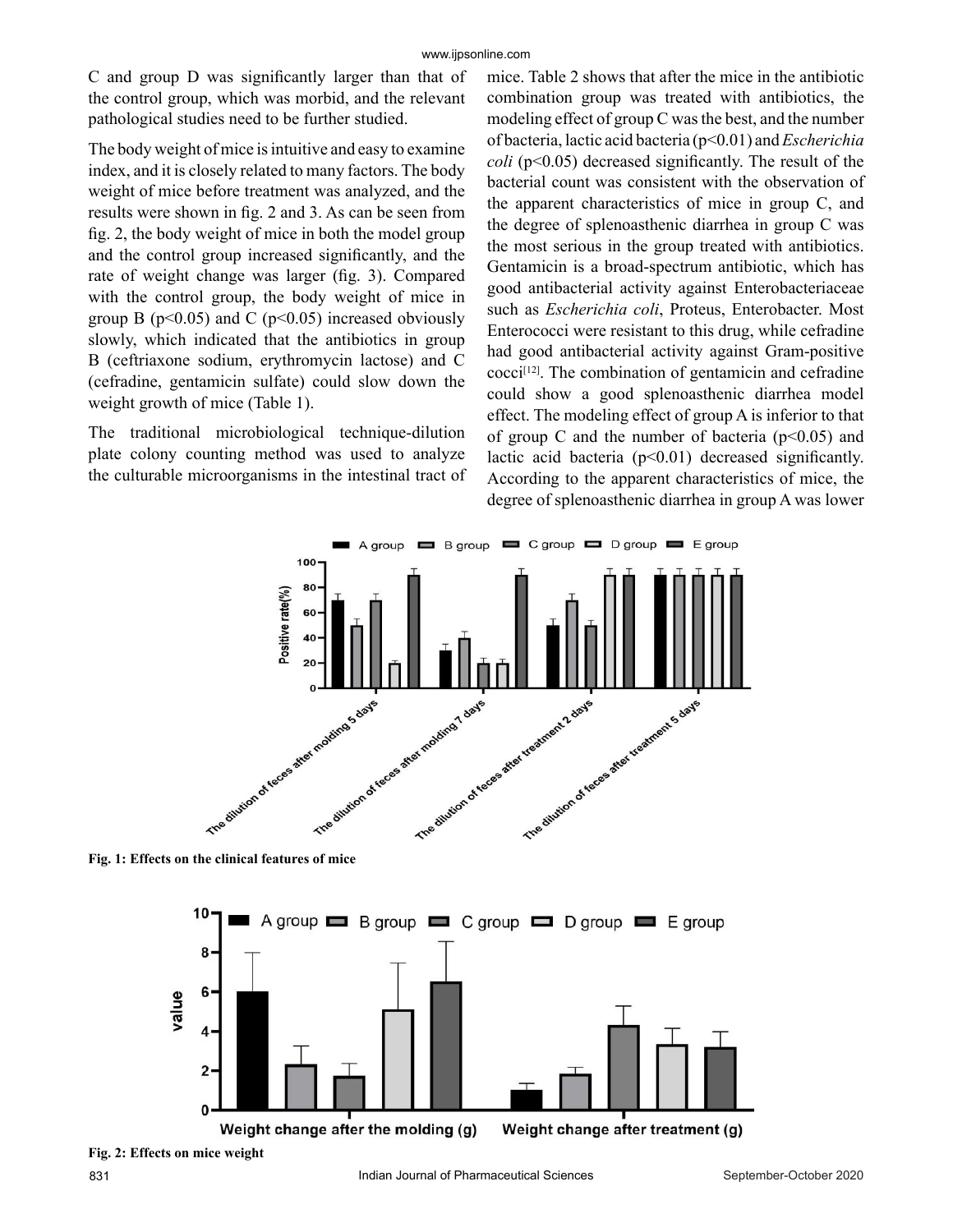than that of group C and stronger than that of group B. The combination of ampicillin sodium and lincomycin hydrochloride to produce the mouse splenoasthenic diarrhea is a classical method. Many scholars use this method to produce mouse splenoasthenic diarrhea, and show good results<sup>[8-12]</sup>. Ampicillin is broad-spectrum semisynthetic penicillin. It has strong antibacterial activity against Staphylococcus and Enterococcus, which does not produce penicillinase. Some *Escherichia coli*, *Salmonella* and *Shigella* bacteria are also sensitive to this product. Lincomycin has strong activity against *Staphylococcus aureus* and anaerobes, but not against Enterococcus and gram-negative bacteria or yeasts. The combination of ampicillin and lincomycin can also show a good splenoasthenic diarrhea model effect. The effect of modeling in group B was the worst, and the number of bacteria and *Escherichia coli* not decreased significantly  $(p>0.05)$ .

According to the apparent characteristics of mice, the degree of splenoasthenic diarrhea in group B was lower than that in group A and group C. The reason is that erythromycin and ceftriaxone sodium are not well mixed with each other<sup>[12]</sup>, resulting in white turbidity and caking precipitation, which makes the combination of antibiotics invalid, and good splenoasthenic diarrhea effect can be shown when used alone<sup>[8-9]</sup>. The number of fungi increased significantly (group B and C,  $p<0.05$ ) in the antibiotic combination group. The combination of antibiotics had high activity against bacteria, resulting in a significant decrease in the number of intestinal bacteria, while the activity of antibiotics to fungi was lower, and fungi increased competitively in the intestine. In group D, Dachenqi Tang did not cause significant changes in intestinal flora (Table 2). However, from the apparent characteristics of mice, the degree of splenoasthenic diarrhea in group D was significantly stronger than that in the group of antibiotics combination, and the degree of splenoasthenic diarrhea in mice was especially serious within 1-5 h after the intragastric administration of Dachenqi Tang. *Rheum officinale* was the monarch drug in Dachengi Tang prescription, which has the function of purgating heat and bowels, cleansing intestines and stomach, and can promote intestinal peristalsis<sup>[13]</sup>. Glauber salt was



**Fig. 3: Weight change rates after modeling and treatment in each group (%)**

| TABLE 1: EFFECT ON MOUSE BODY WEIGHT (x±s, n=10) |                                        |                                                |                                      |                                              |  |
|--------------------------------------------------|----------------------------------------|------------------------------------------------|--------------------------------------|----------------------------------------------|--|
| Group                                            | Weight change after the<br>molding (g) | Rate of weight change<br>after the molding (%) | Weight change after<br>treatment (g) | Rate of weight change<br>after treatment (%) |  |
| A Group                                          | $6.04 \pm 1.95$                        | $19.52 \pm 5.04$                               | $1.02 \pm 0.33$                      | $3.13 \pm 0.97$                              |  |
| <b>B</b> Group                                   | $2.33 \pm 0.92$                        | $8.32 \pm 1.59$                                | $1.86 \pm 0.32$                      | $6.23 \pm 1.78$                              |  |
| C Group                                          | $1.74 \pm 0.62$                        | $6.43 \pm 1.01$                                | $4.33 \pm 0.96$                      | $13.79 \pm 3.12$                             |  |
| D Group                                          | $5.12 \pm 2.34$                        | $17.23 \pm 3.97$                               | $3.36 \pm 0.79$                      | $10.16 \pm 3.42$                             |  |
| E Group                                          | $6.55 \pm 2.00$                        | $21.43 \pm 4.76$                               | $3.2 \pm 0.78$                       | $9.48 \pm 2.78$                              |  |

#### **TABLE 2: THE EFFECT OF ANTIBIOTICS AND CHINESE MEDICINE ON INTESTINAL MICROBES IN MICE (x±s)**

| Group   | <b>Bacteria</b><br>(10 <sup>7</sup> CFU/g) | <b>Colibacillus</b><br>(10 <sup>7</sup> CFU/g) | Lactic acid bacteria<br>$(10^7 CFU/g)$ | Fungi<br>(10 <sup>6</sup> CFU/g) |
|---------|--------------------------------------------|------------------------------------------------|----------------------------------------|----------------------------------|
| Group A | $9.698 \pm 0.114$                          | $2.143 \pm 0.186$                              | $0.309 \pm 0.010$                      | $0.426 \pm 0.029$                |
| Group B | $20.672 \pm 0.566$                         | $9.964 \pm 0.287$                              | $10.977 \pm 1.128$                     | $14.648\pm0.134$                 |
| Group C | $0.504 \pm 0.0363$                         | $0.115 \pm 0.069$                              | $0.380\pm0.030$                        | $1.442 \pm 0.234$                |
| Group D | 77.347±9.041                               | 13.785±0.580                                   | $17.278 \pm 0.652$                     | $0.532 \pm 0.082$                |
| Group E | $37.163 \pm 2.177$                         | 17.010±0.451                                   | $10.250 \pm 0.442$                     | $0.128 \pm 0.021$                |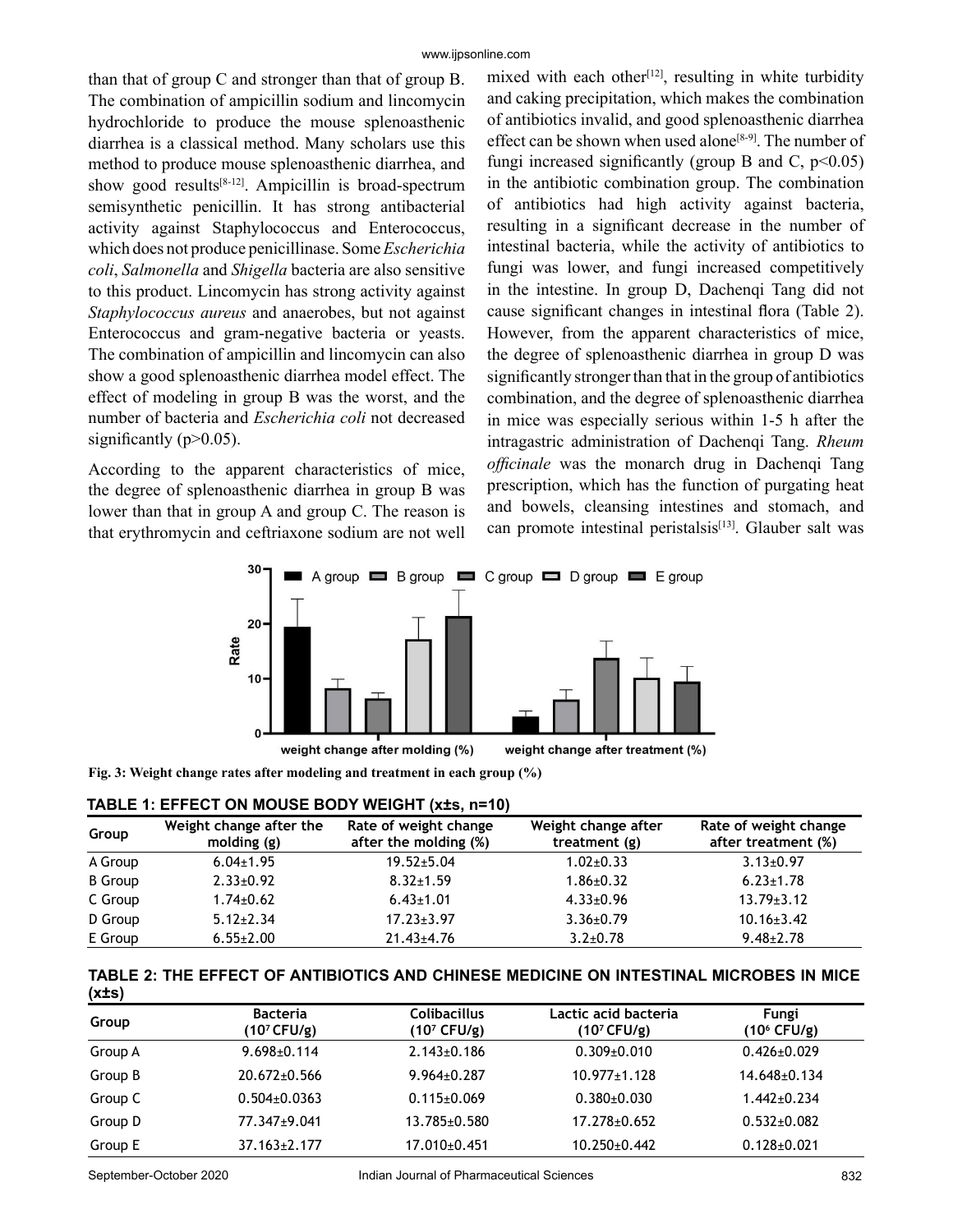the ministerial drug in Dachenqi Tang prescription. The main component of glauber salt is sodium sulfate (lubricant), which can increase the volume of intestinal cavity and stimulate the intestinal wall $[14]$ . It can help *Rheum officinale* to purge heat and defecate. Thus Dachenqi Tang can cause splenoasthenic diarrhea in mice in a short time. And taking Dachenqi Tang for a long time can damage the promordial Qi of the body and weaken the function of the spleen and stomach. In the experiment, it was observed that the mice showed similar syndrome of spleen deficiency, such as mental malaise, fear of cold, sparse and erect of hair, which could damage the immune function of the body after taking it for a long time $[10]$ . The symptoms of mice treated with a large dose of Dachenqi Tang were consistent with the characteristics of splenoasthenic diarrhea in TCM, but it did not cause the imbalance of Intestinal flora (fig. 4).

Seven days after the establishment of the model, splenoasthenic diarrhea mice were treated with 1/2 dose of ultra-micro Qiwei Baizhu powder, and then the apparent characteristics of the treated mice were analyzed. During the treatment period (5 d), the symptoms of splenoasthenic diarrhea in group B and D completely improved on the 2nd d of treatment, and the spirit of mice in group D returned to normal. The mice in group A improved on the  $3<sup>rd</sup>$  d of treatment, and the splenoasthenic diarrhea in group C improved completely until the  $5<sup>th</sup>$  d of treatment (fig. 1). During the modeling period, it was found that the cecal volume of group A, group B, group C and group D was significantly larger than that of the control group. The change of body weight of mice after treatment was analyzed, and there was no significant difference in the change rate of body (p>0.05, Table 3, fig. 1). Although the symptoms of splenoasthenic diarrhea have improved, the weight gain is slow. From the apparent characteristics of mice after

dissection, it can be seen that the morbid cecum may be due to the destruction of the intestinal mucosa and intestinal wall structure after long-term treatment with antibiotics, which cannot be repaired immediately, and then affecting digestion and absorption.

In the antibiotic treatment group, the number of bacteria, *Escherichia coli* and lactic acid bacteria increased significantly after ultra-micro Qiwei Baizhu powder treatment, and the number of bacteria returned to the normal level  $(p>0.05)$ . The analysis of specific microorganisms in the intestinal tract of mice showed that the number of *Escherichia coli* in group A increased ( $p<0.05$ ), the number of lactic acid bacteria in group A, group B and group C increased significantly too (p<0.05). In the antibiotic combination group, the number of fungi in the intestinal tract increased competitively due to the treatment of ultra-micro Qiwei Baizhu powder ( $p<0.01$ ). It may be due to the existence of certain probiotics in the ultra-micro Qiwei Baizhu powder, which can promote the growth of *Escherichia coli*, lactic acid bacteria and fungi in the case of intestinal flora imbalance. From fig. 3, there was no significant change in the number of bacteria, *Escherichia coli*, lactic acid bacteria and fungi in group D compared with the control group  $(p>0.05)$ . It shows that Dachenqi Tang does not cause splenoasthenic diarrhea due to the imbalance of intestinal flora. However, in group D, splenoasthenic diarrhea improved completely on the 2<sup>nd</sup> d after treatment, and the symptoms of spleen deficiency such as listlessness, chills, hair sparse and erection also disappeared, indicating that Qiwei Baizhu powder has a good effect on splenoasthenic diarrhea, which has also been confirmed in other studies<sup>[15]</sup> (Table 4).

In recent years, due to the widespread use or abuse of antibiotics, intestinal flora disorders and even intestinal flora drug resistance has become increasingly serious<sup>[16]</sup>,

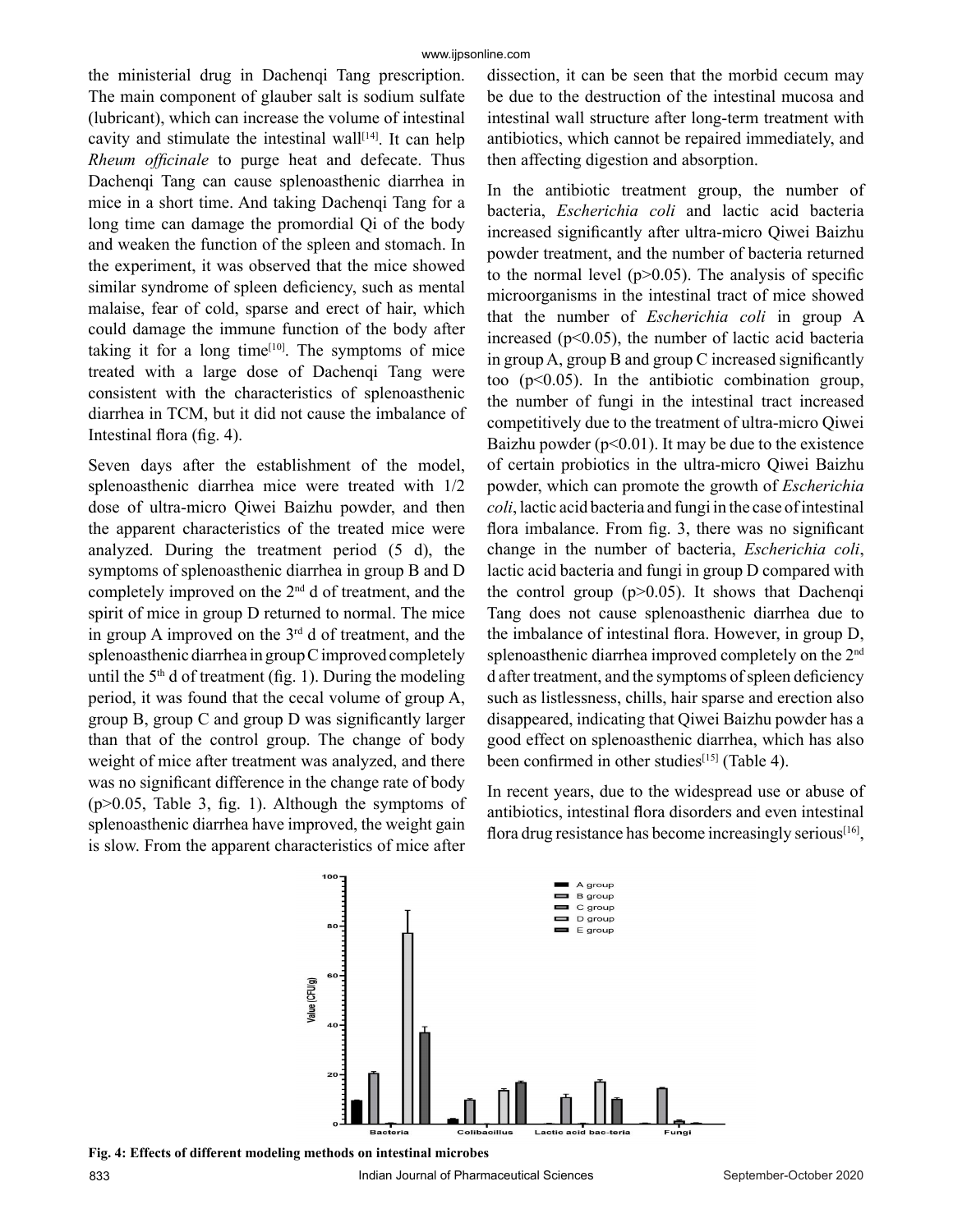the choice of TCM treatment has a good practical significance. To prepare a stable intestinal flora disorder model and study the efficacy of related effective TCM compound prescription can promote the research and application of TCM compound prescription in the treatment of intestinal flora-related diseases, and provide a reliable experimental animal model. In this study, 6 kinds of antibiotics commonly used in the clinic were selected to construct the splenoasthenic diarrhea model of flora imbalance, and the intestinal microecological mechanism of splenoasthenic diarrhea model constructed by Dachenqi Tang was analyzed. Studies have shown that Dachenqi Tang can cause splenoasthenic diarrhea quickly and seriously, spleen deficiency syndrome appeared after long time treatment, while it has little effect on the intestinal microorganisms. In the antibiotic modeling group, from the results of external characteristics, body weight changes and the effects on intestinal microorganisms, the modeling effect of gentamicin sulfate combined with cefradine was the best. It's mainly because their antibacterial spectrum could reach the maximum complementarity, and the mixture does not invalidate the drug.

Qiwei Baizhu powder was taken from the Decoction of Four Mild Drugs $[17]$ , with the function of invigorating Qi and strengthening the spleen. The Decoction of Four Mild Drugs contains *codonopsis pilosula*, *atractylodes macrocephala*, *Poria cocos* and licorice. A large number of studies have confirmed that the Decoction of Four Mild Drugs can regulate intestinal flora disorders<sup>[18]</sup>. On the basis of Decoction of Four Mild Drugs, Qiwei Baizhu powder added three kinds

of herbs, radices saussureae, wrinkled giant hyssop and the root of kudzu vine. Modern studies have confirmed that the mechanism of *atractylodes macrocephala* in the treatment of gastrointestinal diseases is mainly to provide gastrointestinal motility and gastric mucosal protection. Also, it can be used for anti-tumor, antioxidation, prevention of senile dementia and antiinflammation[19]. *Codonopsis pilosula* has the functions of increasing appetite, promoting body growth, enhancing body immunity, promoting the increase of blood cells and improving the blood system[20]. *Poria cocos* have the effect of anti-tumor and enhancing immunity. Wrinkled giant hyssop contains volatile oil that can promote the secretion of gastric juice and enhance digestion, and has gastrointestinal spasmolysis, astringing to stop diarrhea, and antifungal effect<sup>[21]</sup>. The root of kudzu vine has the effects of reducing blood press, dilate coronary vessels, inhibit arteriosclerosis, anti-oxygen free radicals and anti-tumor<sup>[22]</sup>. Daidzin of the root of kudzu vine has an obvious spasmolysis effect on the isolated intestine. Radices saussureae has the effects of anti-inflammation and anti-splenoasthenic diarrhea, and anti-inflammation is the main mechanism of anti-splenoasthenic diarrhea. Radices saussureae contains costunolide and dehydro-α-curcumene, which has relaxing smooth muscle and spasmolysis effect. Licorice has the function of enriching qi and regulating the middle warmer, and harmonizing various drugs. Its main component flavonoids have an inhibitory effect on gram-positive bacteria. From the pharmacological effects of a single medicine, it can be seen that immune function and gastrointestinal motility

| Group          | <b>Bacteria</b>         | <b>Colibacillus</b>     | Lactic acid bacteria    | Fungi                   |
|----------------|-------------------------|-------------------------|-------------------------|-------------------------|
|                | (10 <sup>8</sup> CFU/g) | (10 <sup>7</sup> CFU/g) | (10 <sup>7</sup> CFU/g) | (10 <sup>7</sup> CFU/g) |
| A Group        | $6.085 \pm 0.6008$      | 45.412±6.0851           | 25.851±2.0775           | 26.216±7.0478           |
| <b>B</b> Group | $5.867 \pm 0.2241$      | $11.083 \pm 2.2554$     | 42.325±3.0491           | $22.644 \pm 1.0099$     |
| C Group        | $5.108 \pm 0.4389$      | $21.132 \pm 3.2795$     | $36.423 \pm 2.3944$     | $26.723 \pm 1.2177$     |
| D Group        | $5.831 \pm 0.5623$      | $3.245 \pm 0.4307$      | $5.137 \pm 0.5613$      | $0.033 \pm 0.0014$      |
| E Group        | $6.924 \pm 0.6142$      | $2.351 \pm 0.6641$      | $3.471 \pm 0.3487$      | $0.023 \pm 0.0028$      |

**TABLE 3: EFFECT OF QIWEI BAIZHU POWDER ON INTESTINAL MICROBIAL QUANTITY IN MODEL MICE**

**TABLE 4: EFFECTS OF ULTRA-MICRO QIWEI BAIZHU POWDER ON THE NUMBER OF INTESTINAL MICROBES IN MODEL MICE**

|                | <b>Bacteria</b>         | <b>Colibacillus</b> | Lactic acid bacteria   | Fungi               |
|----------------|-------------------------|---------------------|------------------------|---------------------|
| Group          | (10 <sup>8</sup> CFU/g) | $(10^7 CFU/g)$      | $(10^7 \text{ CFU/g})$ | $(10^7 CFU/g)$      |
| A Group        | $6.085 \pm 0.6008$      | 45.412±6.0851       | $25.851 \pm 2.0775$    | 26.216±7.0478       |
| <b>B</b> Group | $5.867 \pm 0.2241$      | $11.083 \pm 2.2554$ | 42.325 + 3.0491        | 22.644±1.0099       |
| C Group        | $5.108 \pm 0.4389$      | $21.132 \pm 3.2795$ | 36.423+2.3944          | $26.723 \pm 1.2177$ |
| D Group        | $5.831 \pm 0.5623$      | $3.245 \pm 0.4307$  | $5.137 \pm 0.5613$     | $0.033 \pm 0.0014$  |
| E Group        | $6.924 \pm 0.6142$      | $2.351 \pm 0.6641$  | $3.471 \pm 0.3487$     | $0.023 \pm 0.0028$  |